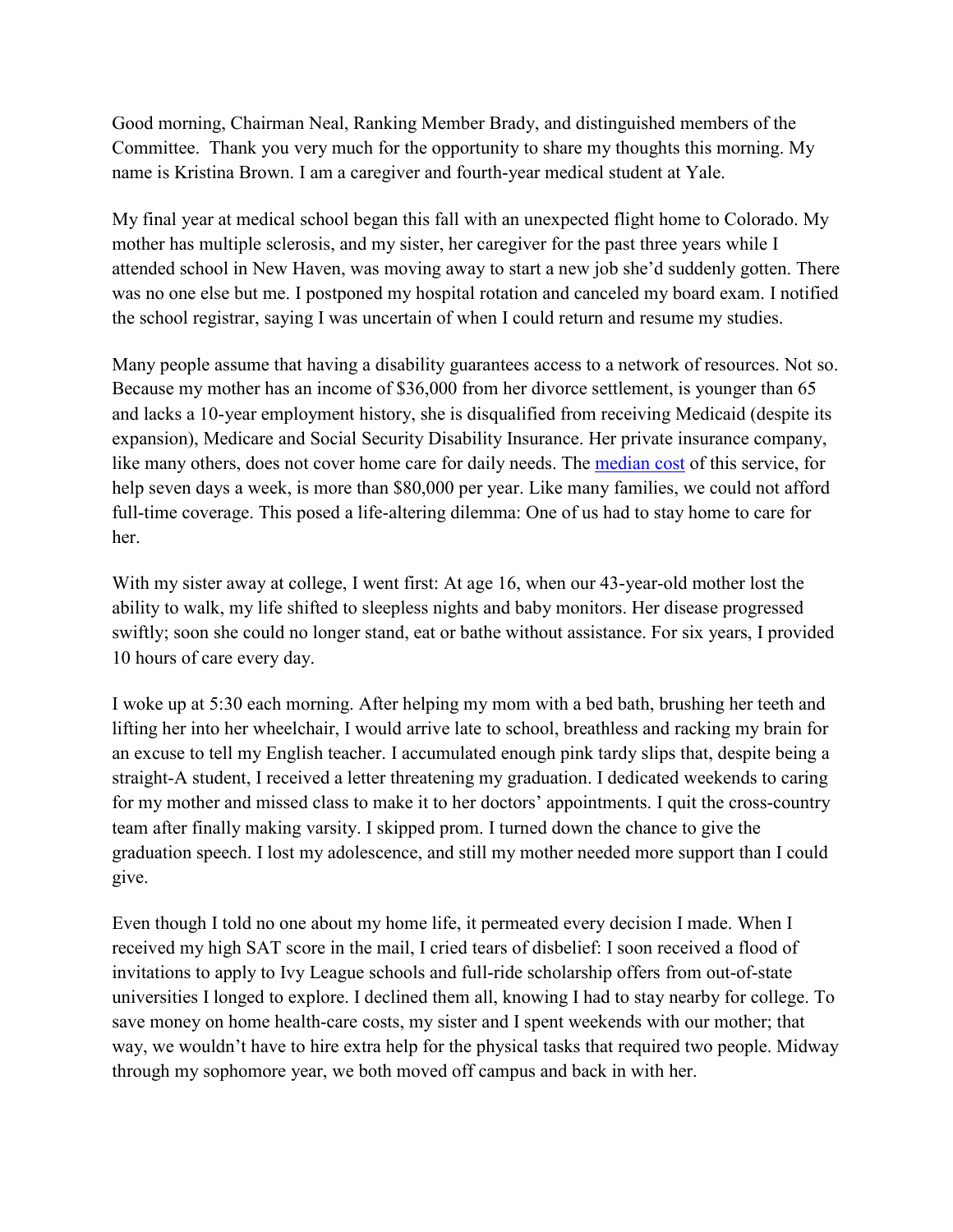I knew that even if I reached out for assistance, few resources were available: Most nursing facilities serve only seniors. And even if we found a facility for younger adults with disabilities like my mother's, the cost of that care could exceed \$10,000 a month. Home care is only slightly more affordable, at \$6,000 or \$7,000 a month. My mother is on a first-name basis with all the local paramedics — not because of medical crises, but because of the many nights when we needed another set of hands just to help her get out of her wheelchair and go to bed.

These strains can take a toll on caregivers' health. Sixty percent of people caring for adult relatives or friends also have full- [or part-time jobs,](https://www.aarp.org/content/dam/aarp/ppi/2016-03/The-Dual-Pressures-off-Family-Caregiving-and-Employment.pdf) according to the AARP's Public Policy Institute. More than half of caregivers report [a decline in exercise ,](https://www.caregiving.org/data/Caregivers%20in%20Decline%20Study-FINAL-lowres.pdf) poor diet and not seeing their doctor as needed. Chronic stress in caregivers has been shown to increase the risk of high blood [pressure a](https://urldefense.proofpoint.com/v2/url?u=https-3A__www.ncbi.nlm.nih.gov_pubmed_7963275&d=DwMF-g&c=RAhzPLrCAq19eJdrcQiUVEwFYoMRqGDAXQ_puw5tYjg&r=mc0JjKrzQmOj70VdswFYXbkxIjkILfV5oA16bO5I0Lk&m=9wS5KmxmaAmh0GlhSTOPYdJwjg1434HmWZfEtZpnFvA&s=ZaPV4O8yly2_QiXDUPy0NbjCLPL2OOrCp9hWs2lFyn4&e=)nd [heart disease .](https://urldefense.proofpoint.com/v2/url?u=https-3A__www.ncbi.nlm.nih.gov_pubmed_10193912&d=DwMF-g&c=RAhzPLrCAq19eJdrcQiUVEwFYoMRqGDAXQ_puw5tYjg&r=mc0JjKrzQmOj70VdswFYXbkxIjkILfV5oA16bO5I0Lk&m=9wS5KmxmaAmh0GlhSTOPYdJwjg1434HmWZfEtZpnFvA&s=tJUMjSGjWVj0cVH74C_xn3G9HPF6J5gEH6vs_O2dywc&e=) Compared with their peers, elderly individuals who serve as overburdened caregivers are [1.6 times more likely to die](https://urldefense.proofpoint.com/v2/url?u=https-3A__jamanetwork.com_journals_jama_fullarticle_192209&d=DwMF-g&c=RAhzPLrCAq19eJdrcQiUVEwFYoMRqGDAXQ_puw5tYjg&r=mc0JjKrzQmOj70VdswFYXbkxIjkILfV5oA16bO5I0Lk&m=9wS5KmxmaAmh0GlhSTOPYdJwjg1434HmWZfEtZpnFvA&s=2TM2DZlBYQVEjGThvu6g6JkHTlyWNdplQircrhtLMoY&e=) within four years. [Only 13 percent of](https://www.caregiver.org/caregiver-statistics-work-and-caregiving)  [caregivers](https://www.caregiver.org/caregiver-statistics-work-and-caregiving) are between the ages of 18 and 29, according to Gallup-Healthways, so fewer studies exist on the effects on younger people. From my own experience, I can say that I routinely missed meals and sleep during my adolescence, and that I strove to hide my exhaustion, weight loss and social isolation from the people around me.

In recent years, I've taken out loans to keep up with mortgage payments on our family's home in Colorado, and, for additional income, worked shifts in the radiology department at the university's hospital. Combined with my sister's meager salary, this barely ensures our mother's survival. We are starting to run out of options: We could sell our home to qualify for state assistance; I could leave medical school to become a full-time caregiver for my mother. But taking these extreme, temporizing measures would only drive us further into a vicious cycle of financial instability.

Caregiving fuels generational poverty, disproportionately affecting millennials and women who take on that role in their families. People like my sister and me, who begin caregiving as firsttime job-seekers or students, may face significant [employment challenges:](https://www.transamericainstitute.org/docs/default-source/caregivers-research/the-many-faces-of-caregivers-research-report-2017.pdf) Millennial caregivers are more likely than previous generations to be passed over for promotions, forced to reduce their job responsibilities or fired, according to the TransAmerica Institute. Just a few years of caregiving early in life creates cumulative financial setbacks for women, making them less likely to have [retirement savings](https://www.marketwatch.com/story/the-heartbreaking-stories-of-some-of-americas-435-million-unpaid-adult-caregivers-2018-07-20) and more likely to require government assistance. A 50-year-old woman earning \$40,000 a year who leaves the workforce to care for a family member for five years [loses 11 percent of her potential lifetime earnings](https://urldefense.proofpoint.com/v2/url?u=http-3A__interactives.americanprogress.org_childcarecosts_&d=DwMF-g&c=RAhzPLrCAq19eJdrcQiUVEwFYoMRqGDAXQ_puw5tYjg&r=mc0JjKrzQmOj70VdswFYXbkxIjkILfV5oA16bO5I0Lk&m=9wS5KmxmaAmh0GlhSTOPYdJwjg1434HmWZfEtZpnFvA&s=yWNpbkpFGHZ7MSVII17fIhnYACubBpEAFdQrFFUhHrw&e=) (\$256,753), according to the Center for American Progress. If she does the same at 25, she loses 20 percent of her lifetime earnings (\$679,000). When women become caregivers, they also become 2.5 times [more likely to live in](https://caregiveraction.org/resources/caregiver-statistics)  [poverty.](https://caregiveraction.org/resources/caregiver-statistics)

There are resources supporting caregivers, but families like mine fall through the cracks. The Family and Medical Leave Act allows for 12 weeks of leave each year so that people may tend to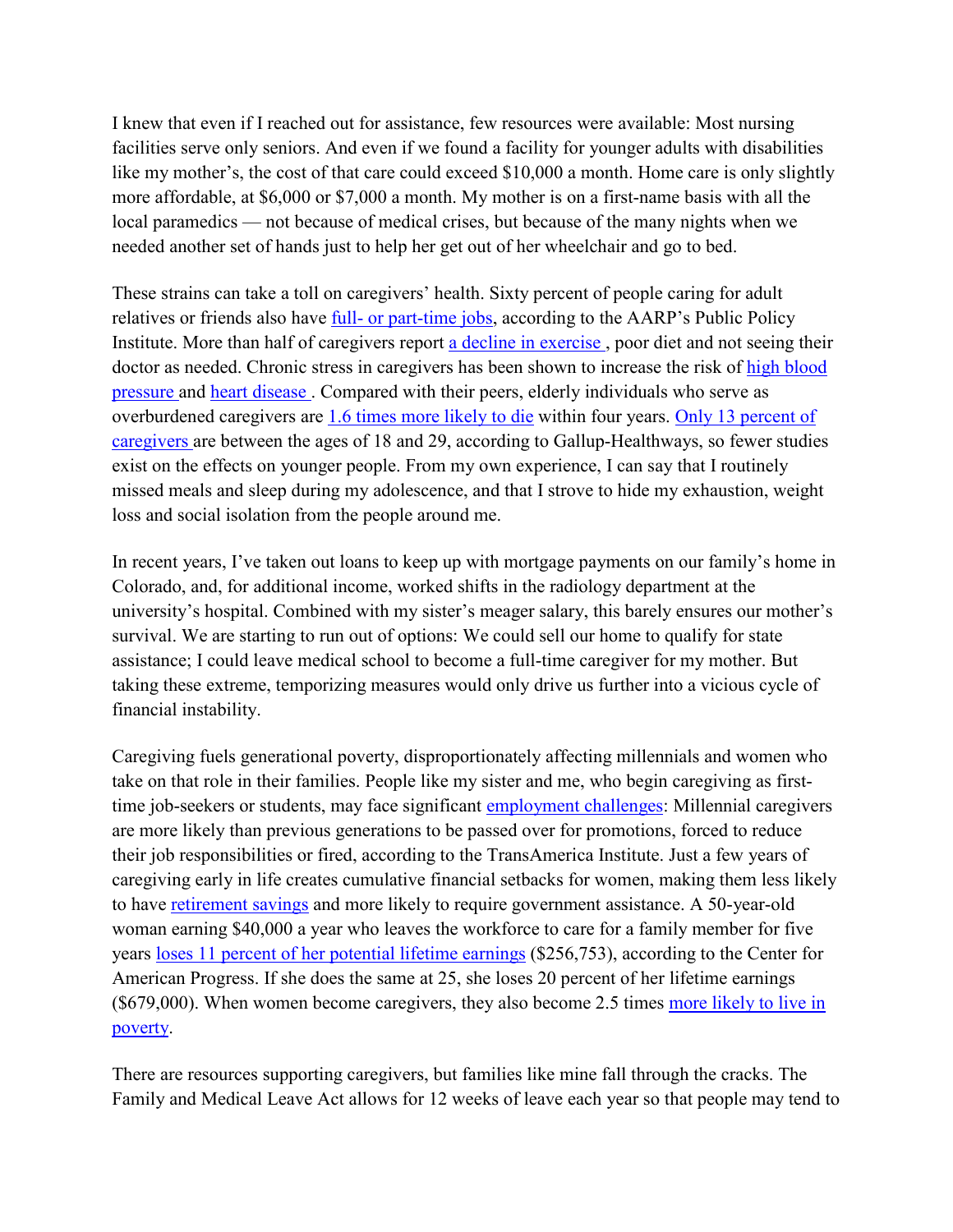loved ones, but this time off is unpaid. While many workplaces have paid parental leave, and educational institutions offer stipends for students with children, such policies exclude other kinds of caregivers. Programs such as [respite care a](http://denverregion.co.networkofcare.org/aging/services/agency.aspx?pid=CityandCountyofBroomfieldSeniorServicesCaregiverRespiteProgram_965_1_0)nd [adult day care](http://denverregion.co.networkofcare.org/aging/services/agency.aspx?pid=SeniorHubTheAdultDayServiceProgram_965_1_0) often have limited funds, or come with out-of-pocket costs or age requirements.

Last spring, Washington became the first state to [pass a publicly funded long-term-care benefit.](https://theintercept.com/2019/04/26/washington-state-long-term-care/) It provides individuals \$100 a day, with a lifetime cap of \$36,500, to pay for services including caregiving, meal delivery and nursing home fees; lawmakers estimate that the measure will ultimately save the state billions in Medicaid costs. Widely adopting such programs would be expensive, but without help, families like mine will be crushed by needs we cannot meet.

Somehow, after a few weeks, my family pieced together a patchwork of caregivers who could help my mother with bed, baths, meals and overnights. Since we couldn't afford aides from certified agencies, I recruited people through online ads and trained them in her needs and routines. I filled out reams of applications and made a flurry of phone calls to my mother's social worker, the state's health and human services department, and the regional disability resource center, seeking financial support. (So far, none has arrived.) This arrangement has allowed me to return to campus for now. But it's also haphazard, and could collapse at any moment. Home health aides have quit unexpectedly, leaving my mother to forgo regular meals and bathing while, thousands of miles away, I scrambled to find replacements, calling the police department to ask them to perform welfare checks. From week to week, I don't know whether my mother will have the care she needs.

Numbers alone cannot capture the costs we've incurred: every sleepless night, every missed opportunity, every surge of shame and guilt. Some nights, when I'm away at medical school, my mother calls me to apologize for being sick: She always dreamed of being able to take care of me and my sister, and instead our youth has been devoted to taking care of her. It took me years to feel worthy of pursuing a separate identity for myself. In the face of insurmountable health-care expenses, my family had become numb to the sting of dreams deferred. Yet with each day more uncertain than the last, I focus on carving out a new future for us amid this fragile present.

As this committee meets to discuss Caring for Aging Americans, I ask that you take steps to ensure that families like mine do not continue to fall through the cracks. As a long term goal, we must aim for universal long term care to ensure that every adult with disabilities has affordable access to sustainable care. And there should be a greater investment in home and community based services, so that younger adults with disabilities like my mother can stay in their homes, live with their families, and participate in their communities.

In the short term, we must eliminate age gaps and income gaps so that middle-aged, middle income adults with disabilities and home care expenses that far exceed their income can qualify for long term care services through Medicaid. We must change the Medicaid cutoff such that the